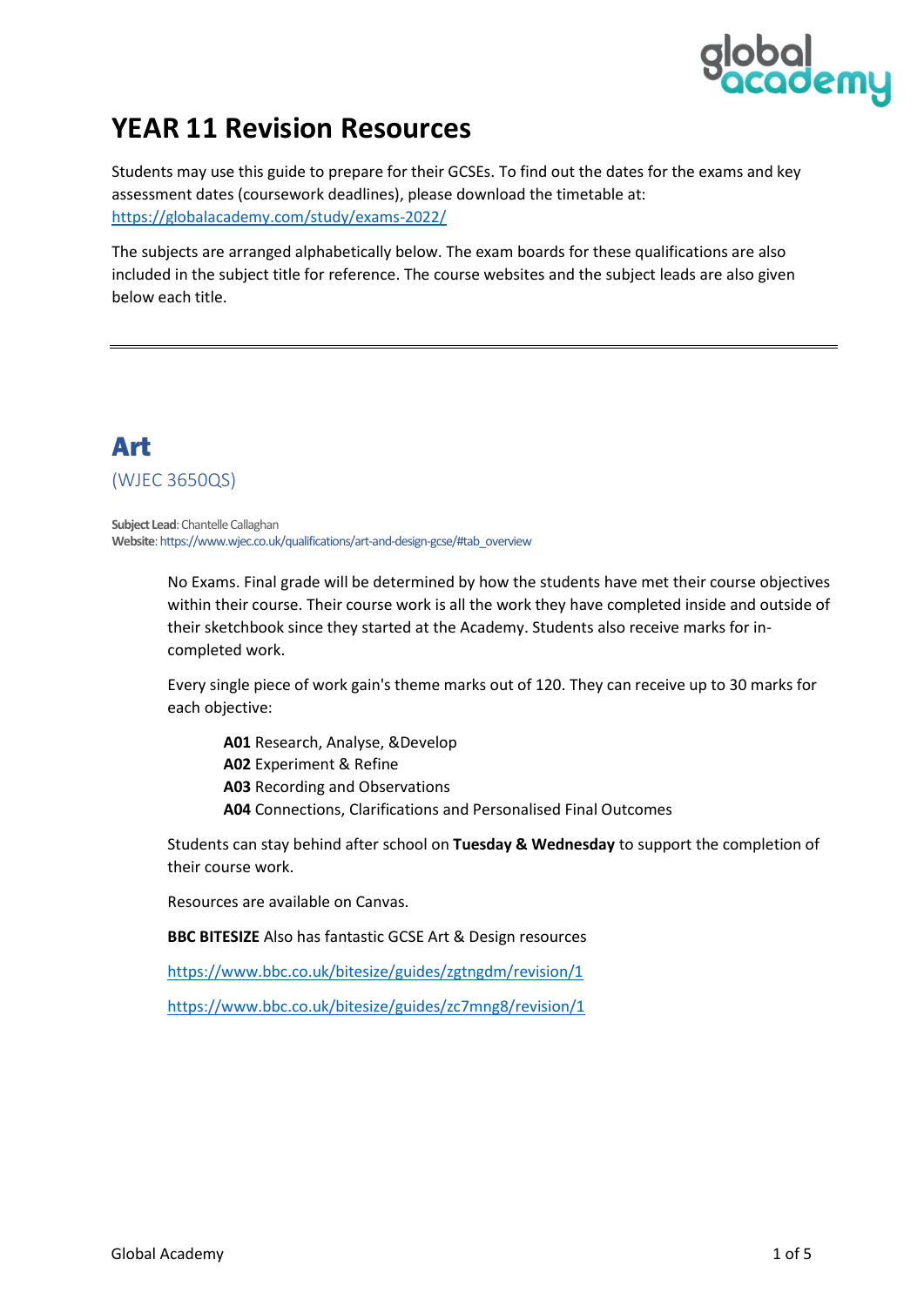

### Computer Science

(OCR J277)

**Subject Lead**: Eric Villacarlos **Website**[: https://www.ocr.org.uk/qualifications/gcse/computer-science-j277-from-2020/](https://www.ocr.org.uk/qualifications/gcse/computer-science-j277-from-2020/)

> Computer Science Paper1 and Paper2 revision notes are available on the assignments on Canvas. If you would like to purchase your own revision booklet:<https://amzn.to/3w37M2M> £7-10

**Seneca Online:**

<https://app.senecalearning.com/classroom/course/a1ce4570-6e27-11e8-af4b-35cf52f905c2>

**Quizlet Flash Cards:**

<https://quizlet.com/en-gb/content/ocr-gcse-computer-science-flashcards>

#### Drama

(Cambridge iGCSE 0994)

**Subject Lead: Matthew Golledge Website**[: https://www.cambridgeinternational.org/programmes-and-qualifications/cambridge-igcse-drama-9-1-0994/](https://www.cambridgeinternational.org/programmes-and-qualifications/cambridge-igcse-drama-9-1-0994/)

Resources and research tasks for written exam extracts uploaded to Canvas after every lesson on a weekly basis.

<https://globalacademy.instructure.com/courses/609/assignments>

# **Electronics**

#### (EDUQAS)

**Subject Lead**: Tope Anjorin **Website**[: https://www.wjec.co.uk/qualifications/electronics-gcse/#tab\\_overview](https://www.wjec.co.uk/qualifications/electronics-gcse/#tab_overview)

**Component 1: Discovering Electronics** Written examination: 1 hour 30 minutes 40% of qualification

A mix of short answer questions, structured questions and extended writing questions, with some set in a practical context

Component 2: Application of Electronics<br>Written examination: 1 hour 30 minutes<br>40% of qualification

A mix of short answer questions, structured questions and extended writing questions, with some set in a practical context

Component 3: Extended system design and realisation task Non-exam assessment 20% of qualification

An extended system design and realisation task to assess electronics skills

Resources have been provided in lessons.

Students can follow the link below to take them to the EDUQAS website where they will find past examination papers and mark schemes. [GCSE](https://www.eduqas.co.uk/qualifications/electronics-gcse/#tab_pastpapers)  [Electronics | Eduqas](https://www.eduqas.co.uk/qualifications/electronics-gcse/#tab_pastpapers)

Additional information, resources and support document can be found by clicking on the link. [GCSE Electronics | Eduqas](https://www.eduqas.co.uk/qualifications/electronics-gcse/?sub_nav_level=course-materials#tab_resources)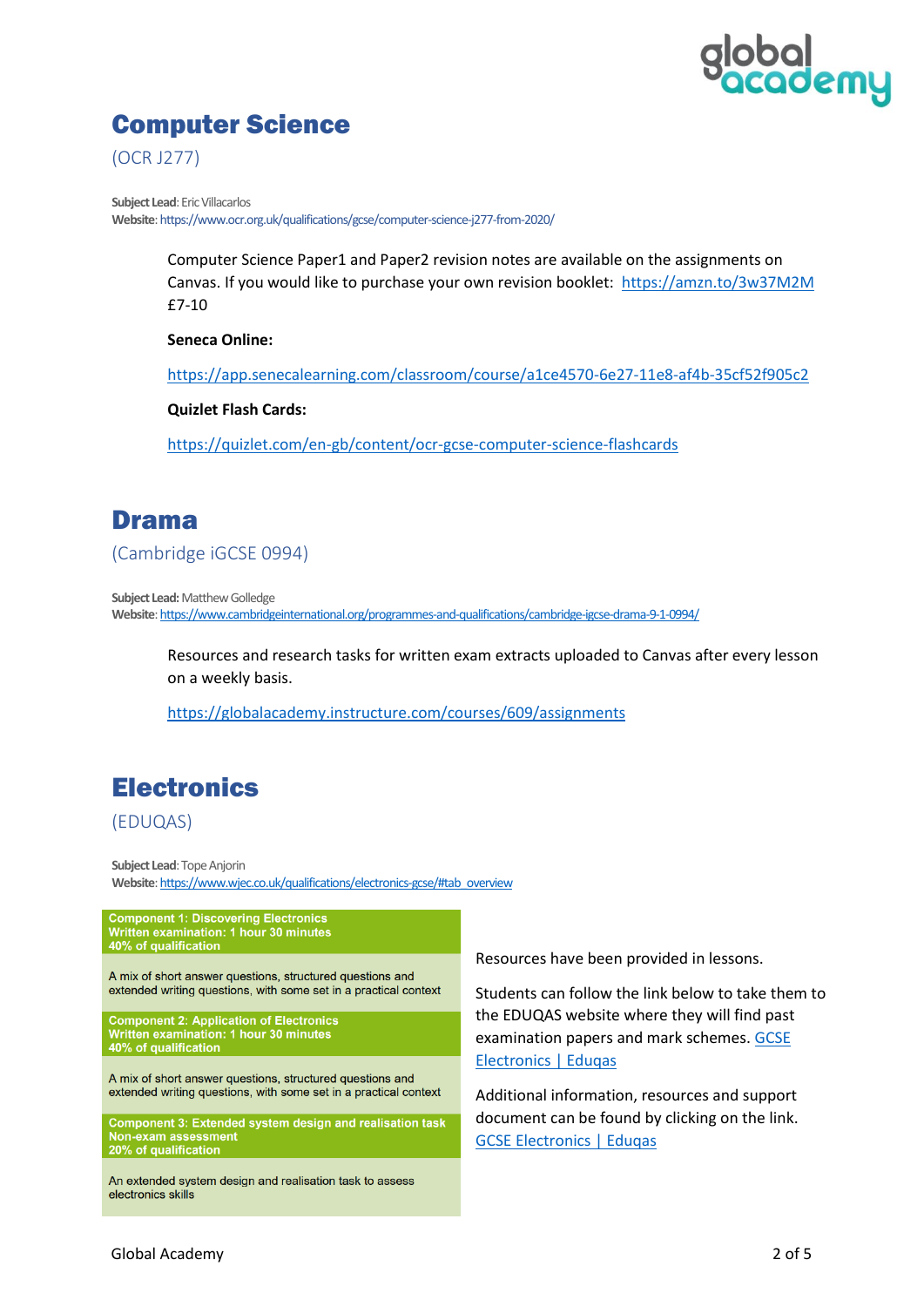# al<br>ademy

## Enterprise and Marketing

(Cambridge Nationals J819)

**Subject Lead**: Sophia Martin **Website**[:https://www.ocr.org.uk/qualifications/cambridge-nationals/enterprise-and-marketing-level-1-and-2-certificate-j819/](https://www.ocr.org.uk/qualifications/cambridge-nationals/enterprise-and-marketing-level-1-and-2-certificate-j819/)

**Website Business Ed Theory Notes for RO64, RO65 and RO66.**

[https://www.businessed.co.uk/index.php/home/theory/camnat-public/camnat-theory-notes](https://www.businessed.co.uk/index.php/home/theory/camnat-public/camnat-theory-notes-public)[public](https://www.businessed.co.uk/index.php/home/theory/camnat-public/camnat-theory-notes-public)

**Canvas – RO64 exam revision resources including OCR Past Papers, Revision Guide and Key Business Terms**

<https://globalacademy.instructure.com/courses/610/assignments/5045>

<https://globalacademy.instructure.com/courses/610/assignments/5252>

## English Language

(AQA 8700)

**Subject Lead: Nerissa Rajpersad Website**[:https://www.aqa.org.uk/subjects/english/gcse/english-language-8700](https://www.aqa.org.uk/subjects/english/gcse/english-language-8700)

Resources emailed to students and parents via Arbor. Resources also provided in lessons.

# English Literature

(AQA 8702)

**Subject Lead: Nerissa Rajpersad Website**[: https://www.aqa.org.uk/subjects/english/gcse/english-literature-8702](https://www.aqa.org.uk/subjects/english/gcse/english-literature-8702)

> Resources emailed to students and parents via Arbor. Resources also provided in lessons. [Tassomai](https://www.tassomai.com/) set up to reflect the topics on the advanced information.

#### **Mathematics**

(AQA 8300)

**Subject Lead: Ismael Chandley Website**[: https://www.aqa.org.uk/subjects/mathematics/gcse/mathematics-8300](https://www.aqa.org.uk/subjects/mathematics/gcse/mathematics-8300)

> You can access Maths revision on Maths Watch available by clicking: <https://vle.mathswatch.co.uk/vle/>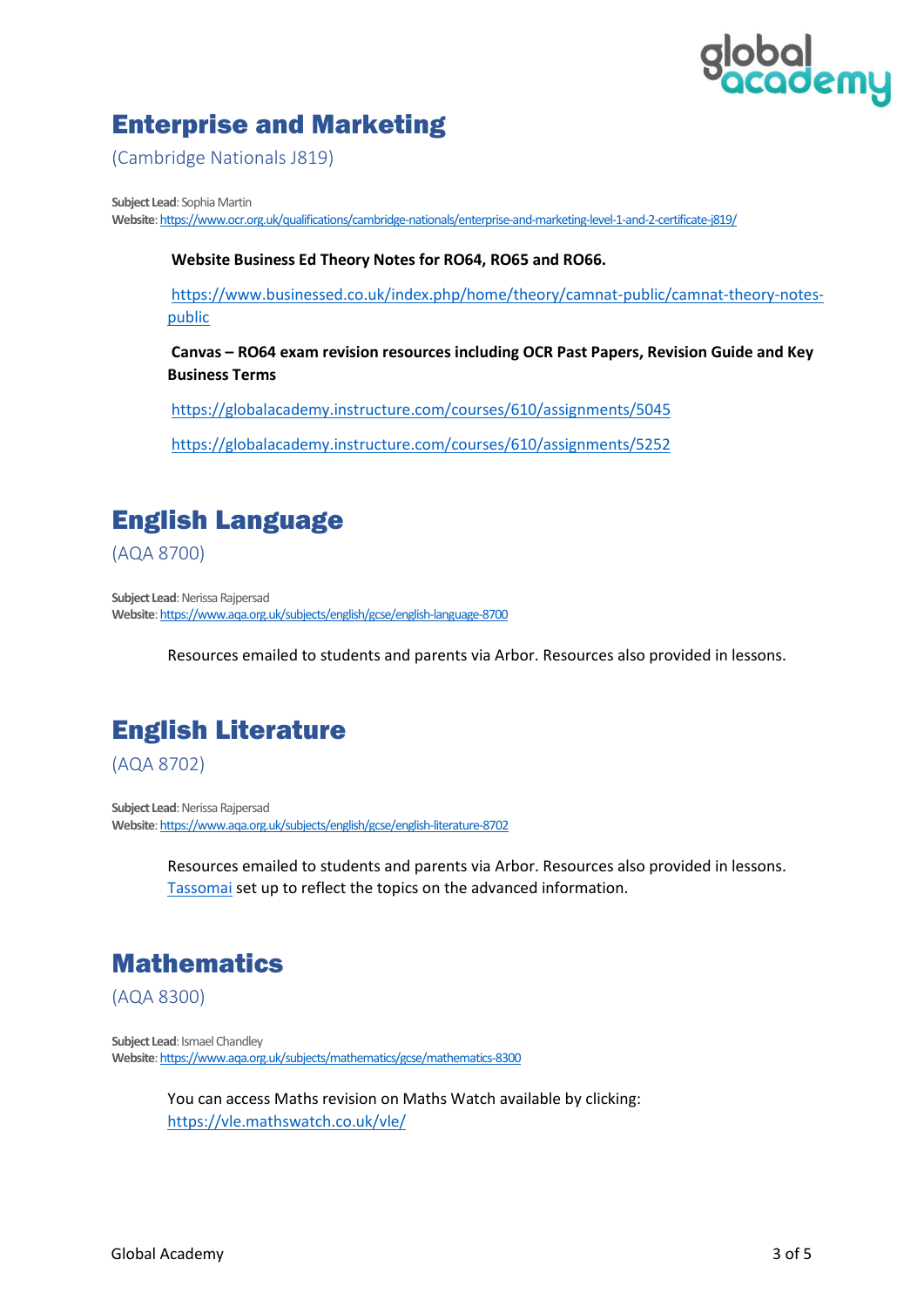

#### **Media**

(UAL Creative Media Production and Technology)

**Subject Lead: Alice Smith-Allen Website**[: https://www.arts.ac.uk/partnerships/ual-awarding-body/qualifications/creative-media/ual-level-2-award-and-diploma-in-creative](https://www.arts.ac.uk/partnerships/ual-awarding-body/qualifications/creative-media/ual-level-2-award-and-diploma-in-creative-media-production-and-technology)[media-production-and-technology](https://www.arts.ac.uk/partnerships/ual-awarding-body/qualifications/creative-media/ual-level-2-award-and-diploma-in-creative-media-production-and-technology)

No Exams. Final grade will be determined by mastery of the Final Media Project (Unit 8) assessment criteria.

Resources for success are available on Canvas <https://globalacademy.instructure.com/courses/616>

### Music Technology

(BTEC First in Music Technology 600/6818/8)

**Subject Lead: Jason Woolcott Website**[: https://qualifications.pearson.com/en/qualifications/btec-firsts/music-2013-nqf.html](https://qualifications.pearson.com/en/qualifications/btec-firsts/music-2013-nqf.html)

> All resources are available via Canvas. Each assignment, where relevant, has its own set of resources and guides. <https://globalacademy.instructure.com/courses/611>

#### Science: Combined Science

(AQA 8464)

**Subject Lead: Neha Kumar Website**[: https://www.aqa.org.uk/subjects/science/gcse/combined-science-trilogy-8464](https://www.aqa.org.uk/subjects/science/gcse/combined-science-trilogy-8464)

> Triple only: Biology [\(8461\)](https://www.aqa.org.uk/subjects/science/gcse/biology-8461), Chemistry [\(8462\)](https://www.aqa.org.uk/subjects/science/gcse/chemistry-8462) and Physics [\(8463\)](https://www.aqa.org.uk/subjects/science/gcse/physics-8463) - resources provided during lessons. Can work through the content below as well.

#### **Higher tier**:

<https://globalacademy.instructure.com/courses/604/assignments/5250>

And **Foundation tier:** <https://globalacademy.instructure.com/courses/604/assignments/5251>

Students are also encouraged to use the mobile/desktop app [Tassomai](https://www.tassomai.com/) for revision.